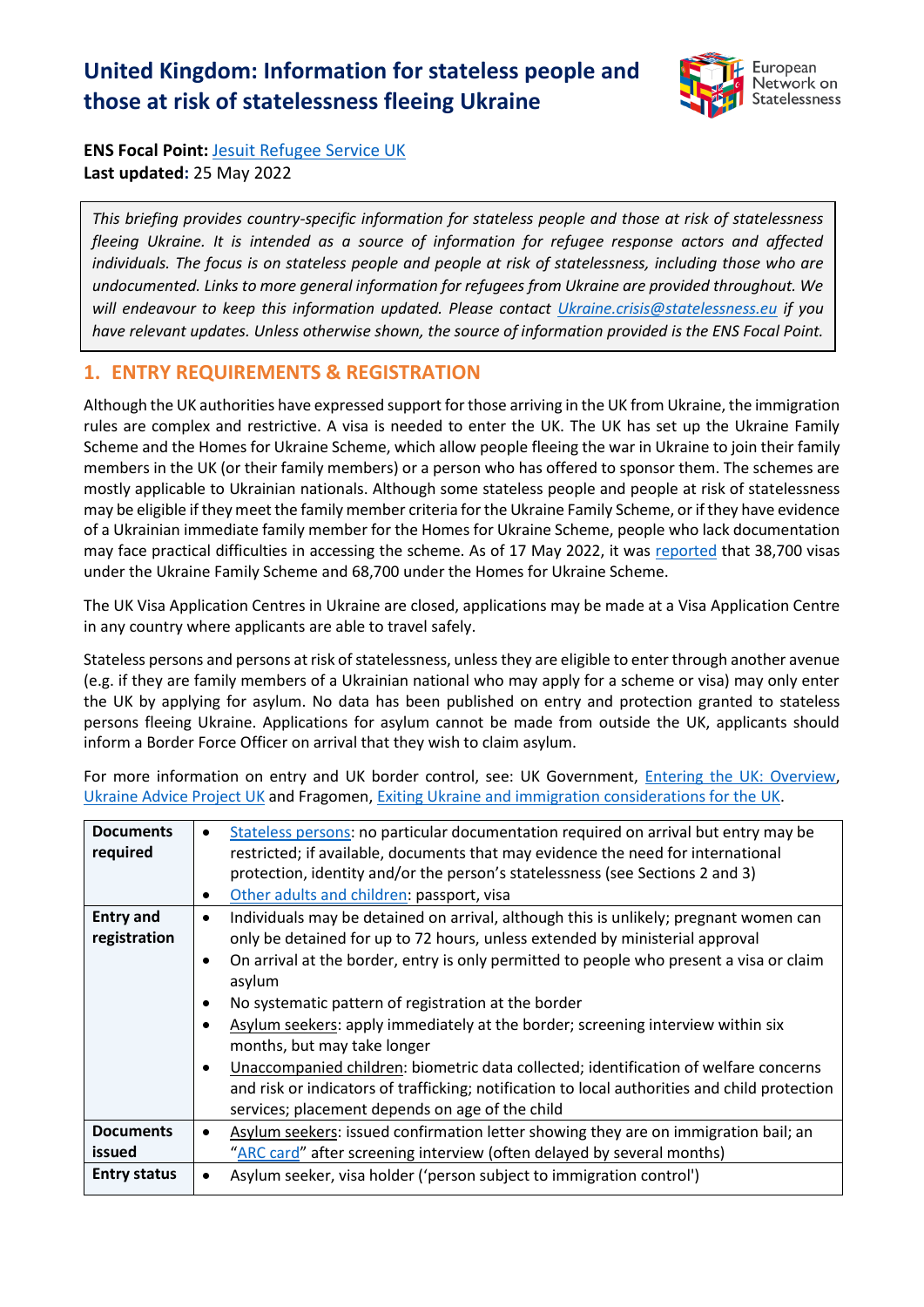## **2. ROUTES TO INTERNATIONAL PROTECTION**

Stateless persons and persons at risk of statelessness fleeing the conflict in Ukraine may apply for refugee status or humanitarian protection, including people who entered the UK through the Ukraine Family Scheme and the Homes for Ukraine Scheme. If asylum is granted, the refugee is granted a residence permit and indefinite leave to remain after five years. After one more year, they may apply for naturalisation. These routes to protection are summarised in the table below.

|                      | Refugee Status (asylum) or      | <b>Ukraine Family Scheme</b> | <b>Homes for Ukraine Scheme</b> |
|----------------------|---------------------------------|------------------------------|---------------------------------|
|                      | <b>Humanitarian Protection</b>  |                              |                                 |
| What is it?          | Refugee Status: protection      | Temporary visa concessions   | Temporary visa concessions      |
|                      | for people eligible under       | for family members of        | for Ukrainian nationals who     |
|                      | the 1951 Convention             | <b>British citizens and</b>  | have named people in the        |
|                      | Relating to the Status of       | residents in the UK who are  | UK willing to sponsor them,     |
|                      | Refugees                        | fleeing Ukraine; non-British | and their family members        |
|                      | <b>Humanitarian Protection:</b> | nationals can act as         |                                 |
|                      | protection for people who       | sponsors under this          |                                 |
|                      | do not meet the conditions      | scheme, subject to           |                                 |
|                      | for Refugee Status but          | conditions on the sponsor's  |                                 |
|                      | would face a real risk of       | own immigration status;      |                                 |
|                      | suffering serious harm if       | allows persons fleeing       |                                 |
|                      | returned                        | Ukraine to join family       |                                 |
|                      |                                 | members in the UK or to      |                                 |
|                      |                                 | extend their stay in the UK  |                                 |
| <b>Can stateless</b> | Yes                             | Yes, if they meet the        | Yes, if they meet the           |
| and/or               |                                 | eligibility criteria to be   | eligibility criteria to be      |
| undocumented         |                                 | considered a family          | considered a family             |
| persons apply?       |                                 | member; there is an extra    | member                          |
|                      |                                 | step for applicants who do   |                                 |
|                      |                                 | not hold a valid Ukrainian   |                                 |
|                      |                                 | passport                     |                                 |
| Where to             | Inform immigration officials    | <b>Apply online</b>          | <b>Apply online</b>             |
| apply?               | at the border about wish to     |                              |                                 |
|                      | claim asylum or register        |                              |                                 |
|                      | with the asylum intake unit     |                              |                                 |
|                      | details on making an            |                              |                                 |
|                      | appointment)                    |                              |                                 |
| Procedure &          | Registration of the             | Free to apply; online        | Free to apply; online           |
| rights               | application; screening          | application form and         | application form and            |
|                      | interview with an               | uploading of document;       | uploading of documents          |
|                      | immigration officer;            | if applicant does not have a | applicants must be outside      |
|                      | applicants to provide any       | valid Ukrainian passport     | the UK to apply                 |
|                      | documents they have (e.g.       | then they must visit a       |                                 |
|                      | identity documents, police      | temporary visa application   |                                 |
|                      | registration certificates,      | centre                       |                                 |
|                      | birth and marriage              |                              |                                 |
|                      | certificates, school            |                              |                                 |
|                      | records); issuance of an        |                              |                                 |
|                      | "ARC card" with                 |                              |                                 |
|                      | information on (claimed)        |                              |                                 |
|                      | identity and asylum-seeker      |                              |                                 |
|                      | status; substantive             |                              |                                 |
|                      | interview (which can be         |                              |                                 |
|                      | delayed or dispensed);          |                              |                                 |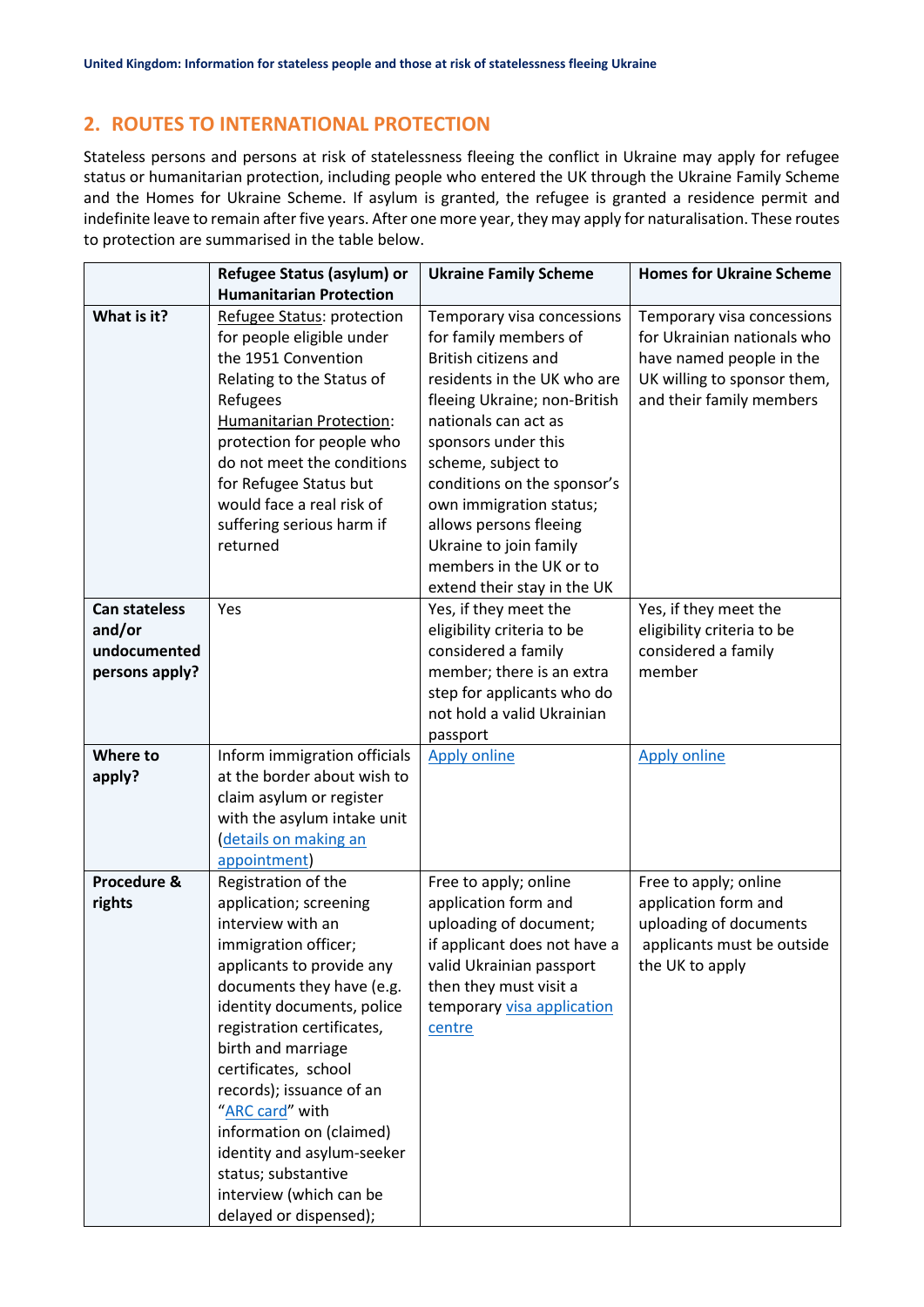|                    | written decision; no right to |                             |                             |
|--------------------|-------------------------------|-----------------------------|-----------------------------|
|                    |                               |                             |                             |
|                    | work while claim is pending   |                             |                             |
|                    | (unless it has been pending   |                             |                             |
|                    | for over 12 months through    |                             |                             |
|                    | no fault of the applicant     |                             |                             |
|                    | and permission is granted);   |                             |                             |
|                    | right to accommodation        |                             |                             |
|                    | and support to meet           |                             |                             |
|                    | essential living needs        |                             |                             |
| <b>Rights upon</b> | Right to stay in the UK for   | Right to stay in the UK for | Right to stay in the UK for |
| recognition        | five years; right to work;    | up to three years; right to | up to three years; right to |
|                    | study (subject to approval);  | work; study (subject to     | work; study (subject to     |
|                    | social security; family       | approval); social security  | approval); social security  |
|                    | reunion; after initial five   |                             |                             |
|                    | years, applicants may apply   |                             |                             |
|                    | for renewal of protection     |                             |                             |
|                    | and/or naturalisation         |                             |                             |

For more information, see:

- UK Government, [Claim Asylum,](https://www.gov.uk/claim-asylum) [Ukraine Family Scheme,](https://www.gov.uk/guidance/apply-for-a-ukraine-family-scheme-visa) [Homes for Ukraine scheme](https://www.gov.uk/guidance/homes-for-ukraine-scheme-frequently-asked-questions)
- Fragomen[, Exiting Ukraine and immigration considerations for the UK](https://www.fragomen.com/a/web/oQM8tcJVwW32ZETKH5osts/exiting-ukraine-and-immigration-considerations-for-the-uk.pdf)
- [European Council on Refugees and Exiles, Information sheet](https://ecre.org/wp-content/uploads/2022/03/Information-Sheet-%E2%80%93-Access-to-territory-asylum-procedures-and-reception-conditions-for-Ukrainian-nationals-in-European-countries.pdf)
- Right to Protection, [Who are stateless persons who fled Ukraine after the Russian invasion on 24 of](https://r2p.org.ua/stateless-persons-fled-ukraine-after-2022/?lang=en)  [February, 2022](https://r2p.org.ua/stateless-persons-fled-ukraine-after-2022/?lang=en)

#### **3. STATELESSNESS DETERMINATION AND PROTECTION STATUS**

For stateless people, it is important to determine both a claim for international protection and their statelessness. Each application should be assessed and both types of status should be explicitly recognised so that even if refugee status, humanitarian protection, or another form of temporary protection ceases, the person remains entitled to protection as a stateless person. Statelessness determination should be conducted either in parallel with or following the refugee status determination, with due regard to the primacy of the asylum claim and the principle of confidentiality for refugees in statelessness determination procedures. For more information, see: [ENS briefing on statelessness determination & protection in Europe.](https://index.statelessness.eu/sites/default/files/ENS-Statelessness_determination_and_protection_in_Europe-Sep_2021.pdf)

The UK has a dedicated Statelessness Determination Procedure leading to a right to reside in the UK. The procedure is summarised in the table below. The question of statelessness may also arise within or as part of a claim for refugee status or humanitarian protection. For more information, see: ENS Statelessness Index [United Kingdom.](https://index.statelessness.eu/country/united-kingdom)

Stateless people and people at risk of statelessness are strongly recommended to seek specialist legal advice (e.g. from [Jesuit Refugee Service UK,](https://www.jrsuk.net/) [Asylum Aid,](https://asylumaid.org.uk/) or [Liverpool University Law Clinic\).](http://www.liv.ac.uk/law/liverpool-law-clinic/)

|             | <b>Statelessness Status</b>                                                       |
|-------------|-----------------------------------------------------------------------------------|
| What is it? | Protection under the 1954 Convention Relating to the Status of Stateless          |
|             | Persons (although the scope of protection is narrower than the 1954               |
|             | Convention). A person who claims that they are stateless may apply for a right    |
|             | to reside ('leave to remain') under Part 14 of the UK Immigration Rules, subject  |
|             | to certain conditions and exclusion criteria (including not being recognised as a |
|             | national of any country, and being unable to live permanently in any other        |
|             | country). Applicants will be required to show they have sought and failed to      |
|             | obtain or establish nationality in another country.                               |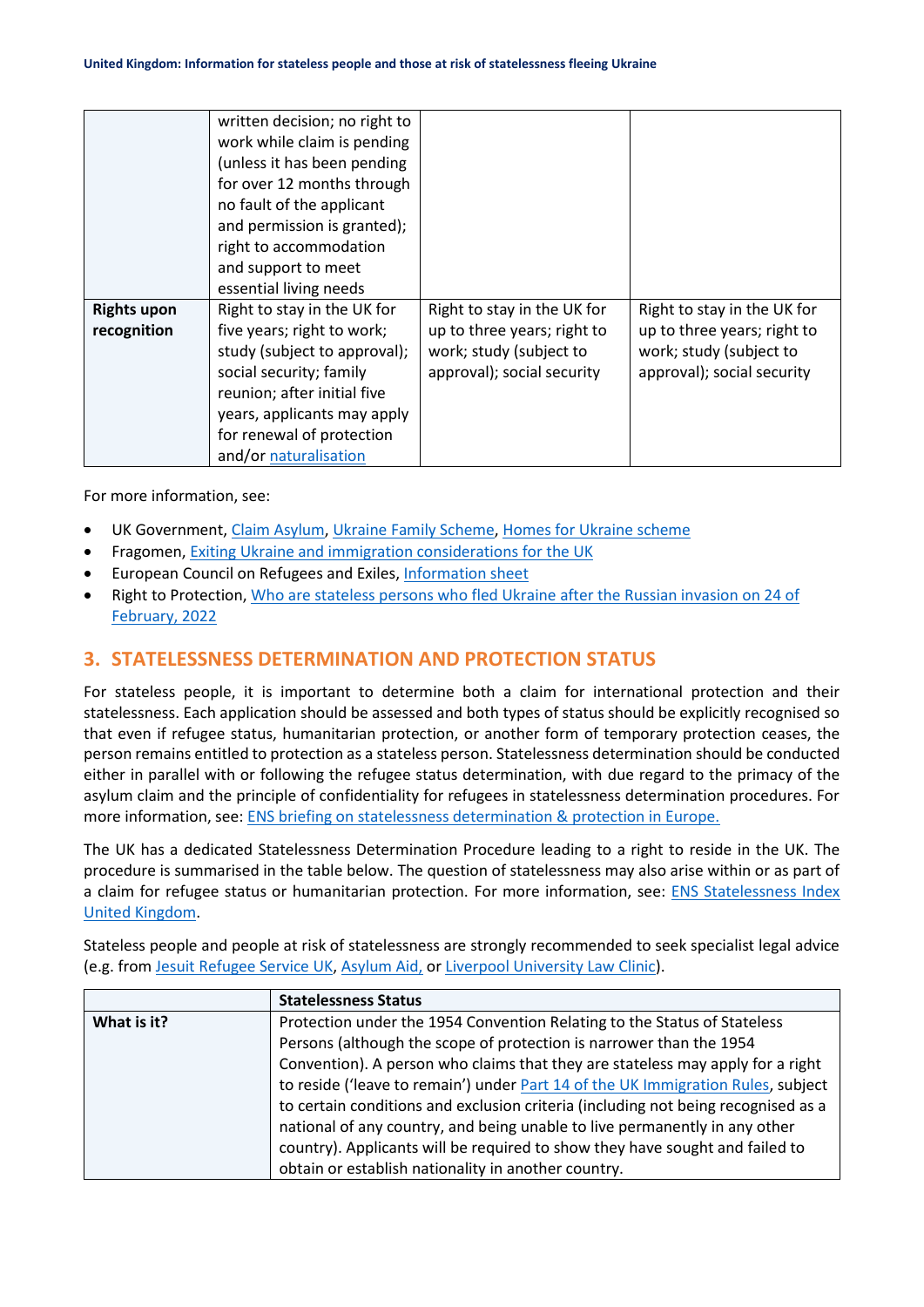| Can stateless and/or           | Yes                                                                                 |
|--------------------------------|-------------------------------------------------------------------------------------|
| undocumented persons           |                                                                                     |
| apply?                         |                                                                                     |
| Where to apply?                | Application is free and must be made using an online form (only in English)         |
| <b>Procedure &amp; rights</b>  | Individuals must be in the UK to apply; submit documentation within 10 days of      |
|                                | completing the online application (if available, e.g. identity, immigration and     |
|                                | travel documents, birth and/or marriage certificates, documents that prove          |
|                                | where the applicant lived before arriving in the UK); authorities may request       |
|                                | further information and an interview (interpreter available); legal aid is not      |
|                                | available for applications in England and Wales, unless Exceptional Case            |
|                                | Funding is granted (people are advised to find free legal advice (see contacts      |
|                                | below); no time limit for the procedure set in law; applications can take up to     |
|                                | 18-24 months to decide; no right to stay in the UK during the procedure; no         |
|                                | guarantee against expulsion; no right to work pending application;                  |
|                                | administrative and judicial reviews possible but no automatic right to appeal       |
| <b>Rights upon recognition</b> | Right to stay in the UK for five years (known as 'leave to remain', renewable);     |
|                                | apply online for a Stateless Persons Travel Document; apply for work; right to      |
|                                | access education; welfare benefits (e.g. public housing, subject to eligibility     |
|                                | criteria); medical care; right to apply for naturalisation after five years' lawful |
|                                | residence and one additional year of permanent residence (subject to high           |
|                                | fees)                                                                               |

## **4. REQUIREMENTS FOR ONWARD TRAVEL TO THIRD COUNTRIES**

Beneficiaries of refugee status or humanitarian protection, and recognised stateless persons in the UK who are granted leave to remain on that basis, can apply for [a refugee travel document](https://www.gov.uk/apply-home-office-travel-document/refugee-travel-document) or stateless person's travel [document,](https://www.gov.uk/apply-home-office-travel-document/stateless-persons-travel-document) which allow travel to most countries. A refugee travel document will usually permit travel to all countries except the country of persecution. People should check that the destination country accepts such travel documents before travelling. Travel documents are usually valid for up to 10 years if the person is settled in the UK, and cost £75 for most adults and £49 for children aged 15 or under.

## **5. OTHER RELEVANT INFORMATION**

The Home Office has [confirmed](https://ecre.org/wp-content/uploads/2022/03/Information-Sheet-%E2%80%93-Access-to-territory-asylum-procedures-and-reception-conditions-for-Ukrainian-nationals-in-European-countries.pdf) that Ukrainian surrogate mothers of British intended parents will be entitled to travel to the UK outside of the usual immigration rules, which may help prevent cases of statelessness among children born through surrogacy.